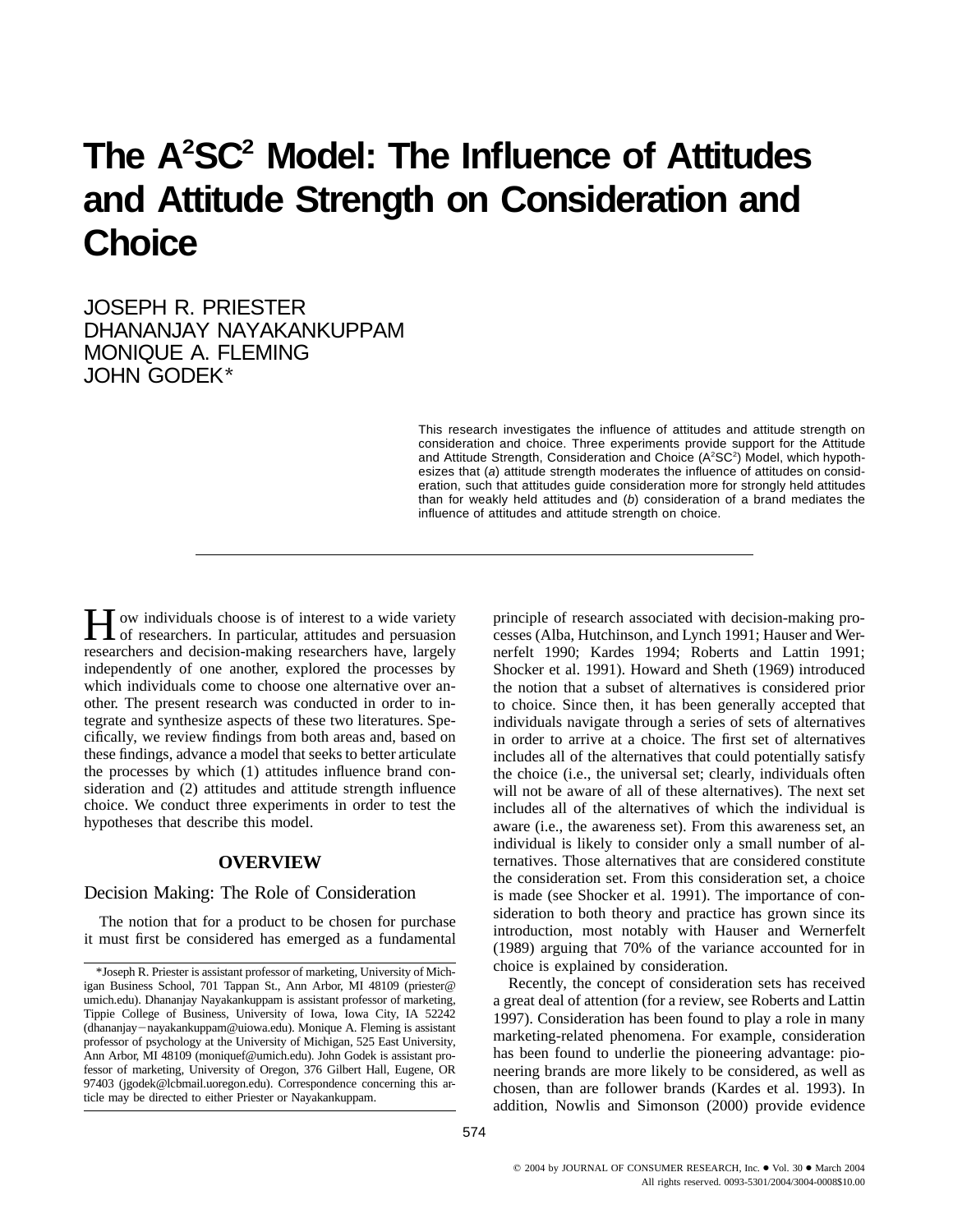# **The A2 SC2 Model: The Influence of Attitudes and Attitude Strength on Consideration and Choice**

JOSEPH R. PRIESTER DHANANJAY NAYAKANKUPPAM MONIQUE A. FLEMING JOHN GODEK\*

> This research investigates the influence of attitudes and attitude strength on consideration and choice. Three experiments provide support for the Attitude and Attitude Strength, Consideration and Choice  $(A<sup>2</sup>SC<sup>2</sup>)$  Model, which hypothesizes that (a) attitude strength moderates the influence of attitudes on consideration, such that attitudes guide consideration more for strongly held attitudes than for weakly held attitudes and  $(b)$  consideration of a brand mediates the influence of attitudes and attitude strength on choice.

How individuals choose is of interest to a wide variety of researchers. In particular, attitudes and persuasion researchers and decision-making researchers have, largely independently of one another, explored the processes by which individuals come to choose one alternative over another. The present research was conducted in order to integrate and synthesize aspects of these two literatures. Specifically, we review findings from both areas and, based on these findings, advance a model that seeks to better articulate the processes by which (1) attitudes influence brand consideration and (2) attitudes and attitude strength influence choice. We conduct three experiments in order to test the hypotheses that describe this model.

#### **OVERVIEW**

#### Decision Making: The Role of Consideration

The notion that for a product to be chosen for purchase it must first be considered has emerged as a fundamental principle of research associated with decision-making processes (Alba, Hutchinson, and Lynch 1991; Hauser and Wernerfelt 1990; Kardes 1994; Roberts and Lattin 1991; Shocker et al. 1991). Howard and Sheth (1969) introduced the notion that a subset of alternatives is considered prior to choice. Since then, it has been generally accepted that individuals navigate through a series of sets of alternatives in order to arrive at a choice. The first set of alternatives includes all of the alternatives that could potentially satisfy the choice (i.e., the universal set; clearly, individuals often will not be aware of all of these alternatives). The next set includes all of the alternatives of which the individual is aware (i.e., the awareness set). From this awareness set, an individual is likely to consider only a small number of alternatives. Those alternatives that are considered constitute the consideration set. From this consideration set, a choice is made (see Shocker et al. 1991). The importance of consideration to both theory and practice has grown since its introduction, most notably with Hauser and Wernerfelt (1989) arguing that 70% of the variance accounted for in choice is explained by consideration.

Recently, the concept of consideration sets has received a great deal of attention (for a review, see Roberts and Lattin 1997). Consideration has been found to play a role in many marketing-related phenomena. For example, consideration has been found to underlie the pioneering advantage: pioneering brands are more likely to be considered, as well as chosen, than are follower brands (Kardes et al. 1993). In addition, Nowlis and Simonson (2000) provide evidence

<sup>\*</sup>Joseph R. Priester is assistant professor of marketing, University of Michigan Business School, 701 Tappan St., Ann Arbor, MI 48109 (priester@ umich.edu). Dhananjay Nayakankuppam is assistant professor of marketing, Tippie College of Business, University of Iowa, Iowa City, IA 52242 (dhananjay-nayakankuppam@uiowa.edu). Monique A. Fleming is assistant professor of psychology at the University of Michigan, 525 East University, Ann Arbor, MI 48109 (moniquef@umich.edu). John Godek is assistant professor of marketing, University of Oregon, 376 Gilbert Hall, Eugene, OR 97403 (jgodek@lcbmail.uoregon.edu). Correspondence concerning this article may be directed to either Priester or Nayakankuppam.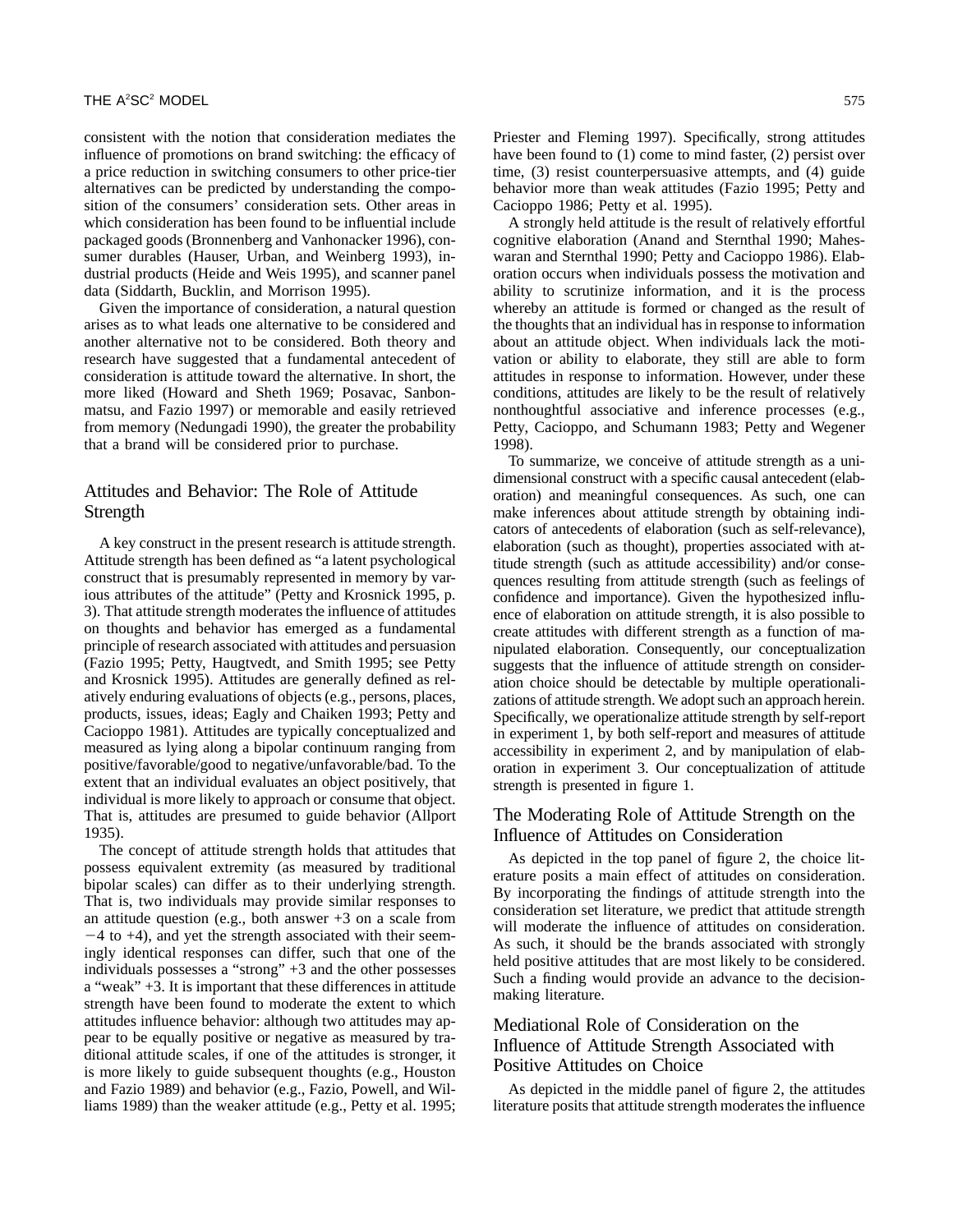consistent with the notion that consideration mediates the influence of promotions on brand switching: the efficacy of a price reduction in switching consumers to other price-tier alternatives can be predicted by understanding the composition of the consumers' consideration sets. Other areas in which consideration has been found to be influential include packaged goods (Bronnenberg and Vanhonacker 1996), consumer durables (Hauser, Urban, and Weinberg 1993), industrial products (Heide and Weis 1995), and scanner panel data (Siddarth, Bucklin, and Morrison 1995).

Given the importance of consideration, a natural question arises as to what leads one alternative to be considered and another alternative not to be considered. Both theory and research have suggested that a fundamental antecedent of consideration is attitude toward the alternative. In short, the more liked (Howard and Sheth 1969; Posavac, Sanbonmatsu, and Fazio 1997) or memorable and easily retrieved from memory (Nedungadi 1990), the greater the probability that a brand will be considered prior to purchase.

#### Attitudes and Behavior: The Role of Attitude Strength

A key construct in the present research is attitude strength. Attitude strength has been defined as "a latent psychological construct that is presumably represented in memory by various attributes of the attitude" (Petty and Krosnick 1995, p. 3). That attitude strength moderates the influence of attitudes on thoughts and behavior has emerged as a fundamental principle of research associated with attitudes and persuasion (Fazio 1995; Petty, Haugtvedt, and Smith 1995; see Petty and Krosnick 1995). Attitudes are generally defined as relatively enduring evaluations of objects (e.g., persons, places, products, issues, ideas; Eagly and Chaiken 1993; Petty and Cacioppo 1981). Attitudes are typically conceptualized and measured as lying along a bipolar continuum ranging from positive/favorable/good to negative/unfavorable/bad. To the extent that an individual evaluates an object positively, that individual is more likely to approach or consume that object. That is, attitudes are presumed to guide behavior (Allport 1935).

The concept of attitude strength holds that attitudes that possess equivalent extremity (as measured by traditional bipolar scales) can differ as to their underlying strength. That is, two individuals may provide similar responses to an attitude question (e.g., both answer  $+3$  on a scale from  $-4$  to  $+4$ ), and yet the strength associated with their seemingly identical responses can differ, such that one of the individuals possesses a "strong" +3 and the other possesses a "weak" +3. It is important that these differences in attitude strength have been found to moderate the extent to which attitudes influence behavior: although two attitudes may appear to be equally positive or negative as measured by traditional attitude scales, if one of the attitudes is stronger, it is more likely to guide subsequent thoughts (e.g., Houston and Fazio 1989) and behavior (e.g., Fazio, Powell, and Williams 1989) than the weaker attitude (e.g., Petty et al. 1995;

Priester and Fleming 1997). Specifically, strong attitudes have been found to (1) come to mind faster, (2) persist over time, (3) resist counterpersuasive attempts, and (4) guide behavior more than weak attitudes (Fazio 1995; Petty and Cacioppo 1986; Petty et al. 1995).

A strongly held attitude is the result of relatively effortful cognitive elaboration (Anand and Sternthal 1990; Maheswaran and Sternthal 1990; Petty and Cacioppo 1986). Elaboration occurs when individuals possess the motivation and ability to scrutinize information, and it is the process whereby an attitude is formed or changed as the result of the thoughts that an individual has in response to information about an attitude object. When individuals lack the motivation or ability to elaborate, they still are able to form attitudes in response to information. However, under these conditions, attitudes are likely to be the result of relatively nonthoughtful associative and inference processes (e.g., Petty, Cacioppo, and Schumann 1983; Petty and Wegener 1998).

To summarize, we conceive of attitude strength as a unidimensional construct with a specific causal antecedent (elaboration) and meaningful consequences. As such, one can make inferences about attitude strength by obtaining indicators of antecedents of elaboration (such as self-relevance), elaboration (such as thought), properties associated with attitude strength (such as attitude accessibility) and/or consequences resulting from attitude strength (such as feelings of confidence and importance). Given the hypothesized influence of elaboration on attitude strength, it is also possible to create attitudes with different strength as a function of manipulated elaboration. Consequently, our conceptualization suggests that the influence of attitude strength on consideration choice should be detectable by multiple operationalizations of attitude strength. We adopt such an approach herein. Specifically, we operationalize attitude strength by self-report in experiment 1, by both self-report and measures of attitude accessibility in experiment 2, and by manipulation of elaboration in experiment 3. Our conceptualization of attitude strength is presented in figure 1.

#### The Moderating Role of Attitude Strength on the Influence of Attitudes on Consideration

As depicted in the top panel of figure 2, the choice literature posits a main effect of attitudes on consideration. By incorporating the findings of attitude strength into the consideration set literature, we predict that attitude strength will moderate the influence of attitudes on consideration. As such, it should be the brands associated with strongly held positive attitudes that are most likely to be considered. Such a finding would provide an advance to the decisionmaking literature.

### Mediational Role of Consideration on the Influence of Attitude Strength Associated with Positive Attitudes on Choice

As depicted in the middle panel of figure 2, the attitudes literature posits that attitude strength moderates the influence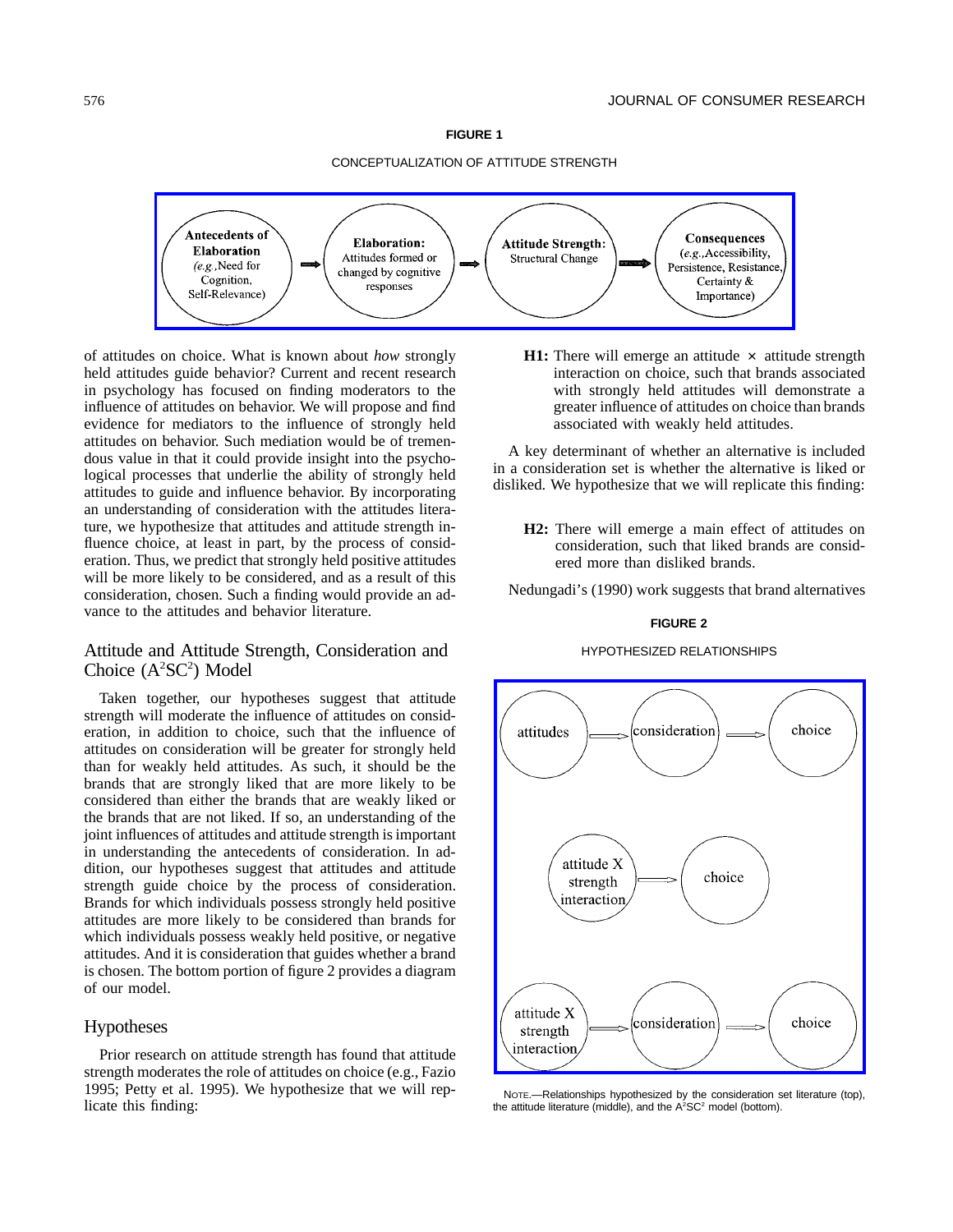#### **FIGURE 1**

CONCEPTUALIZATION OF ATTITUDE STRENGTH



of attitudes on choice. What is known about *how* strongly held attitudes guide behavior? Current and recent research in psychology has focused on finding moderators to the influence of attitudes on behavior. We will propose and find evidence for mediators to the influence of strongly held attitudes on behavior. Such mediation would be of tremendous value in that it could provide insight into the psychological processes that underlie the ability of strongly held attitudes to guide and influence behavior. By incorporating an understanding of consideration with the attitudes literature, we hypothesize that attitudes and attitude strength influence choice, at least in part, by the process of consideration. Thus, we predict that strongly held positive attitudes will be more likely to be considered, and as a result of this consideration, chosen. Such a finding would provide an advance to the attitudes and behavior literature.

## Attitude and Attitude Strength, Consideration and Choice (A<sup>2</sup>SC<sup>2</sup>) Model

Taken together, our hypotheses suggest that attitude strength will moderate the influence of attitudes on consideration, in addition to choice, such that the influence of attitudes on consideration will be greater for strongly held than for weakly held attitudes. As such, it should be the brands that are strongly liked that are more likely to be considered than either the brands that are weakly liked or the brands that are not liked. If so, an understanding of the joint influences of attitudes and attitude strength is important in understanding the antecedents of consideration. In addition, our hypotheses suggest that attitudes and attitude strength guide choice by the process of consideration. Brands for which individuals possess strongly held positive attitudes are more likely to be considered than brands for which individuals possess weakly held positive, or negative attitudes. And it is consideration that guides whether a brand is chosen. The bottom portion of figure 2 provides a diagram of our model.

### Hypotheses

Prior research on attitude strength has found that attitude strength moderates the role of attitudes on choice (e.g., Fazio 1995; Petty et al. 1995). We hypothesize that we will replicate this finding:

**H1:** There will emerge an attitude  $\times$  attitude strength interaction on choice, such that brands associated with strongly held attitudes will demonstrate a greater influence of attitudes on choice than brands associated with weakly held attitudes.

A key determinant of whether an alternative is included in a consideration set is whether the alternative is liked or disliked. We hypothesize that we will replicate this finding:

**H2:** There will emerge a main effect of attitudes on consideration, such that liked brands are considered more than disliked brands.

Nedungadi's (1990) work suggests that brand alternatives

#### **FIGURE 2**

#### HYPOTHESIZED RELATIONSHIPS



NOTE.—Relationships hypothesized by the consideration set literature (top), the attitude literature (middle), and the  $A^2SC^2$  model (bottom).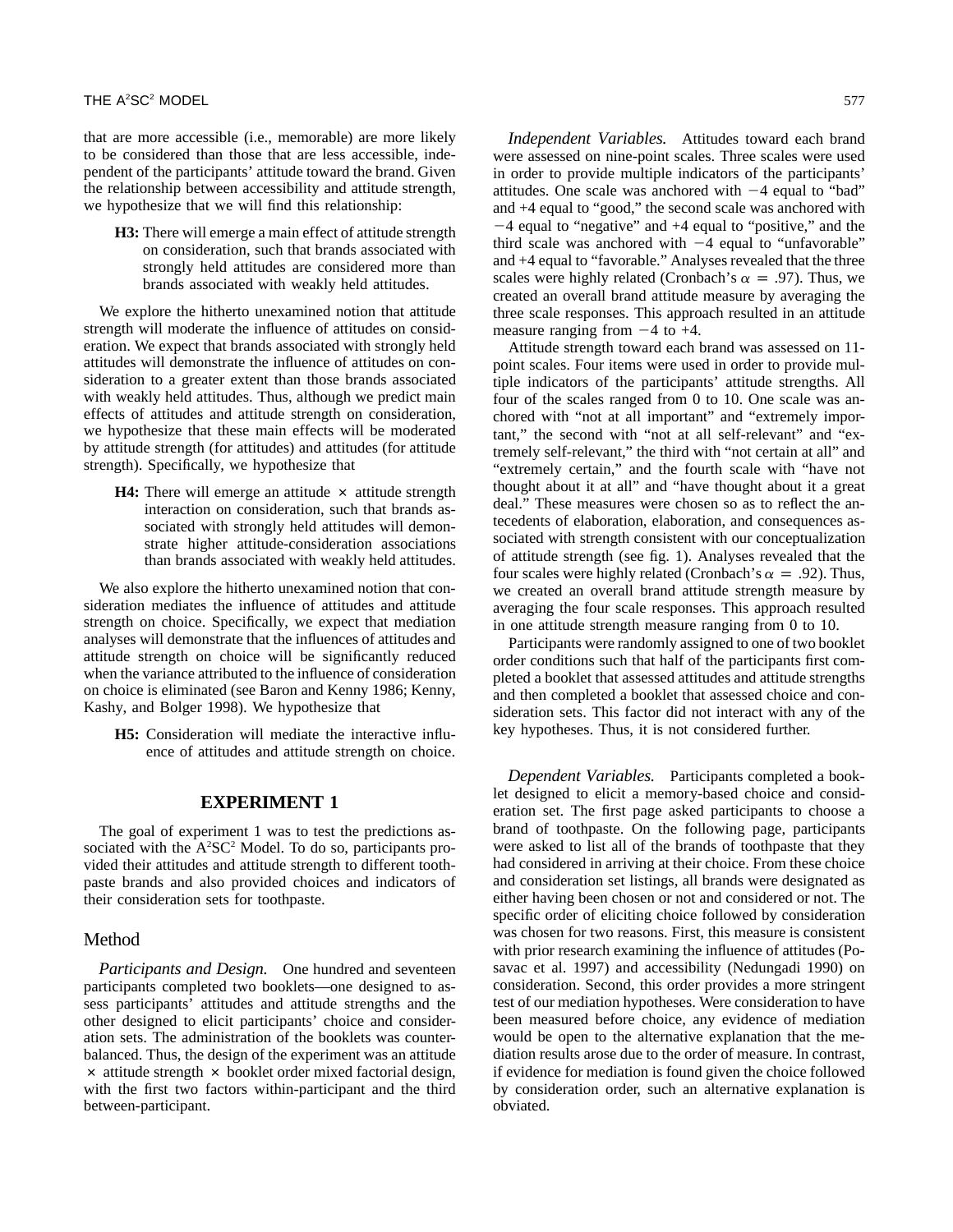#### THE A<sup>2</sup>SC<sup>2</sup> MODEL  $SC<sup>2</sup>$  MODEL  $577$

that are more accessible (i.e., memorable) are more likely to be considered than those that are less accessible, independent of the participants' attitude toward the brand. Given the relationship between accessibility and attitude strength, we hypothesize that we will find this relationship:

**H3:** There will emerge a main effect of attitude strength on consideration, such that brands associated with strongly held attitudes are considered more than brands associated with weakly held attitudes.

We explore the hitherto unexamined notion that attitude strength will moderate the influence of attitudes on consideration. We expect that brands associated with strongly held attitudes will demonstrate the influence of attitudes on consideration to a greater extent than those brands associated with weakly held attitudes. Thus, although we predict main effects of attitudes and attitude strength on consideration, we hypothesize that these main effects will be moderated by attitude strength (for attitudes) and attitudes (for attitude strength). Specifically, we hypothesize that

**H4:** There will emerge an attitude  $\times$  attitude strength interaction on consideration, such that brands associated with strongly held attitudes will demonstrate higher attitude-consideration associations than brands associated with weakly held attitudes.

We also explore the hitherto unexamined notion that consideration mediates the influence of attitudes and attitude strength on choice. Specifically, we expect that mediation analyses will demonstrate that the influences of attitudes and attitude strength on choice will be significantly reduced when the variance attributed to the influence of consideration on choice is eliminated (see Baron and Kenny 1986; Kenny, Kashy, and Bolger 1998). We hypothesize that

**H5:** Consideration will mediate the interactive influence of attitudes and attitude strength on choice.

#### **EXPERIMENT 1**

The goal of experiment 1 was to test the predictions associated with the  $A<sup>2</sup>SC<sup>2</sup>$  Model. To do so, participants provided their attitudes and attitude strength to different toothpaste brands and also provided choices and indicators of their consideration sets for toothpaste.

#### Method

*Participants and Design.* One hundred and seventeen participants completed two booklets—one designed to assess participants' attitudes and attitude strengths and the other designed to elicit participants' choice and consideration sets. The administration of the booklets was counterbalanced. Thus, the design of the experiment was an attitude  $\times$  attitude strength  $\times$  booklet order mixed factorial design, with the first two factors within-participant and the third between-participant.

*Independent Variables.* Attitudes toward each brand were assessed on nine-point scales. Three scales were used in order to provide multiple indicators of the participants' attitudes. One scale was anchored with  $-4$  equal to "bad" and +4 equal to "good," the second scale was anchored with  $-4$  equal to "negative" and  $+4$  equal to "positive," and the third scale was anchored with  $-4$  equal to "unfavorable" and +4 equal to "favorable." Analyses revealed that the three scales were highly related (Cronbach's  $\alpha = .97$ ). Thus, we created an overall brand attitude measure by averaging the three scale responses. This approach resulted in an attitude measure ranging from  $-4$  to  $+4$ .

Attitude strength toward each brand was assessed on 11 point scales. Four items were used in order to provide multiple indicators of the participants' attitude strengths. All four of the scales ranged from 0 to 10. One scale was anchored with "not at all important" and "extremely important," the second with "not at all self-relevant" and "extremely self-relevant," the third with "not certain at all" and "extremely certain," and the fourth scale with "have not thought about it at all" and "have thought about it a great deal." These measures were chosen so as to reflect the antecedents of elaboration, elaboration, and consequences associated with strength consistent with our conceptualization of attitude strength (see fig. 1). Analyses revealed that the four scales were highly related (Cronbach's  $\alpha = .92$ ). Thus, we created an overall brand attitude strength measure by averaging the four scale responses. This approach resulted in one attitude strength measure ranging from 0 to 10.

Participants were randomly assigned to one of two booklet order conditions such that half of the participants first completed a booklet that assessed attitudes and attitude strengths and then completed a booklet that assessed choice and consideration sets. This factor did not interact with any of the key hypotheses. Thus, it is not considered further.

*Dependent Variables.* Participants completed a booklet designed to elicit a memory-based choice and consideration set. The first page asked participants to choose a brand of toothpaste. On the following page, participants were asked to list all of the brands of toothpaste that they had considered in arriving at their choice. From these choice and consideration set listings, all brands were designated as either having been chosen or not and considered or not. The specific order of eliciting choice followed by consideration was chosen for two reasons. First, this measure is consistent with prior research examining the influence of attitudes (Posavac et al. 1997) and accessibility (Nedungadi 1990) on consideration. Second, this order provides a more stringent test of our mediation hypotheses. Were consideration to have been measured before choice, any evidence of mediation would be open to the alternative explanation that the mediation results arose due to the order of measure. In contrast, if evidence for mediation is found given the choice followed by consideration order, such an alternative explanation is obviated.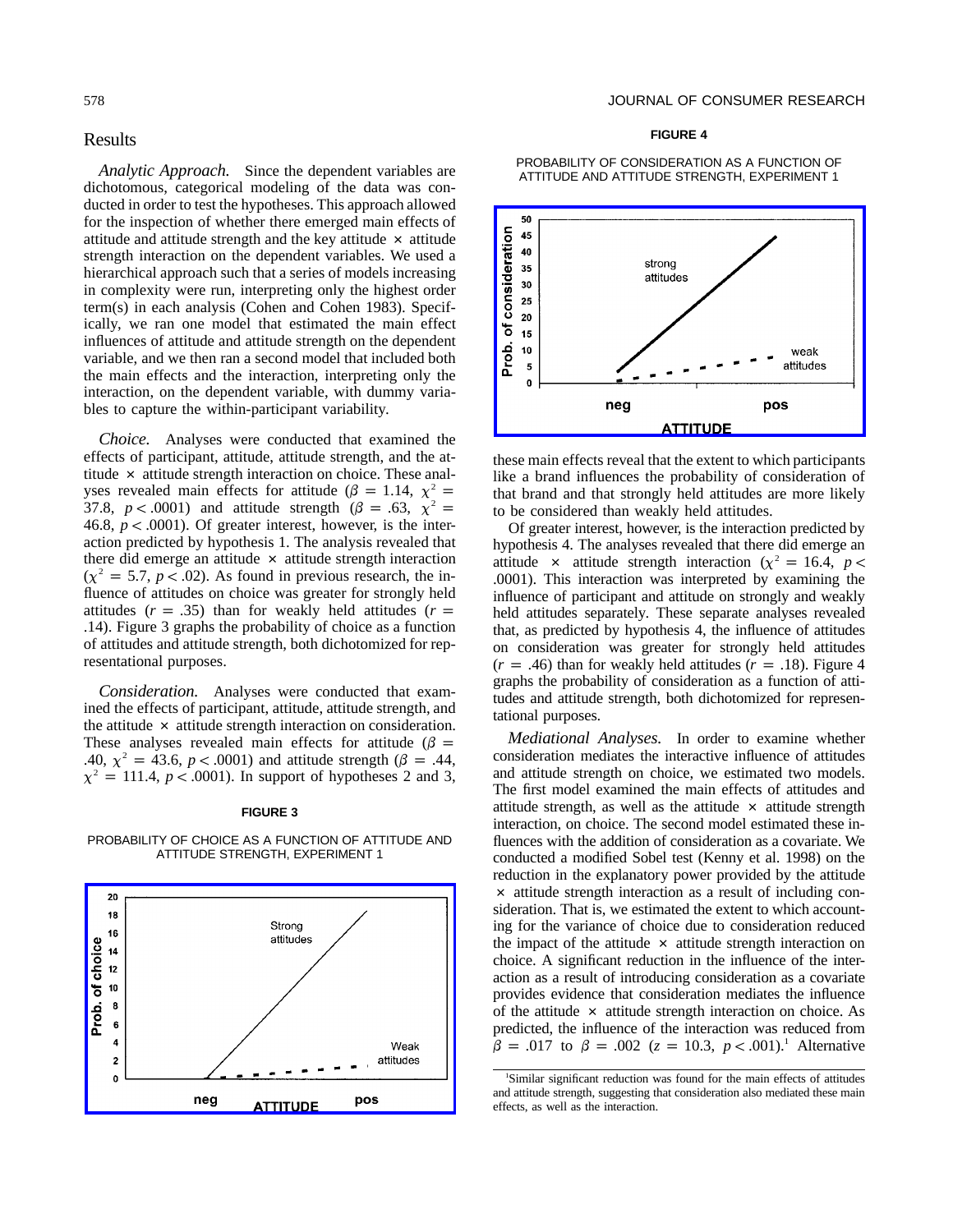#### Results

*Analytic Approach.* Since the dependent variables are dichotomous, categorical modeling of the data was conducted in order to test the hypotheses. This approach allowed for the inspection of whether there emerged main effects of attitude and attitude strength and the key attitude  $\times$  attitude strength interaction on the dependent variables. We used a hierarchical approach such that a series of models increasing in complexity were run, interpreting only the highest order term(s) in each analysis (Cohen and Cohen 1983). Specifically, we ran one model that estimated the main effect influences of attitude and attitude strength on the dependent variable, and we then ran a second model that included both the main effects and the interaction, interpreting only the interaction, on the dependent variable, with dummy variables to capture the within-participant variability.

*Choice.* Analyses were conducted that examined the effects of participant, attitude, attitude strength, and the attitude  $\times$  attitude strength interaction on choice. These analyses revealed main effects for attitude ( $\beta = 1.14$ ,  $\chi^2 =$ 37.8,  $p < .0001$ ) and attitude strength  $(\beta = .63, \chi^2 = .0001)$ 46.8,  $p < .0001$ ). Of greater interest, however, is the interaction predicted by hypothesis 1. The analysis revealed that there did emerge an attitude  $\times$  attitude strength interaction  $(\chi^2 = 5.7, p < .02)$ . As found in previous research, the influence of attitudes on choice was greater for strongly held attitudes  $(r = .35)$  than for weakly held attitudes  $(r = .35)$ .14). Figure 3 graphs the probability of choice as a function of attitudes and attitude strength, both dichotomized for representational purposes.

*Consideration.* Analyses were conducted that examined the effects of participant, attitude, attitude strength, and the attitude  $\times$  attitude strength interaction on consideration. These analyses revealed main effects for attitude ( $\beta$  = .40,  $\chi^2 = 43.6$ ,  $p < .0001$ ) and attitude strength ( $\beta = .44$ ,  $\chi^2 = 111.4$ ,  $p < .0001$ ). In support of hypotheses 2 and 3,

#### **FIGURE 3**

PROBABILITY OF CHOICE AS A FUNCTION OF ATTITUDE AND ATTITUDE STRENGTH, EXPERIMENT 1



#### **FIGURE 4**

#### PROBABILITY OF CONSIDERATION AS A FUNCTION OF ATTITUDE AND ATTITUDE STRENGTH, EXPERIMENT 1



these main effects reveal that the extent to which participants like a brand influences the probability of consideration of that brand and that strongly held attitudes are more likely to be considered than weakly held attitudes.

Of greater interest, however, is the interaction predicted by hypothesis 4. The analyses revealed that there did emerge an attitude  $\times$  attitude strength interaction ( $\chi^2 = 16.4$ , *p* < .0001). This interaction was interpreted by examining the influence of participant and attitude on strongly and weakly held attitudes separately. These separate analyses revealed that, as predicted by hypothesis 4, the influence of attitudes on consideration was greater for strongly held attitudes  $(r = .46)$  than for weakly held attitudes  $(r = .18)$ . Figure 4 graphs the probability of consideration as a function of attitudes and attitude strength, both dichotomized for representational purposes.

*Mediational Analyses.* In order to examine whether consideration mediates the interactive influence of attitudes and attitude strength on choice, we estimated two models. The first model examined the main effects of attitudes and attitude strength, as well as the attitude  $\times$  attitude strength interaction, on choice. The second model estimated these influences with the addition of consideration as a covariate. We conducted a modified Sobel test (Kenny et al. 1998) on the reduction in the explanatory power provided by the attitude  $\times$  attitude strength interaction as a result of including consideration. That is, we estimated the extent to which accounting for the variance of choice due to consideration reduced the impact of the attitude  $\times$  attitude strength interaction on choice. A significant reduction in the influence of the interaction as a result of introducing consideration as a covariate provides evidence that consideration mediates the influence of the attitude  $\times$  attitude strength interaction on choice. As predicted, the influence of the interaction was reduced from  $\beta = .017$  to  $\beta = .002$  ( $z = 10.3$ ,  $p < .001$ ).<sup>1</sup> Alternative

<sup>1</sup> Similar significant reduction was found for the main effects of attitudes and attitude strength, suggesting that consideration also mediated these main effects, as well as the interaction.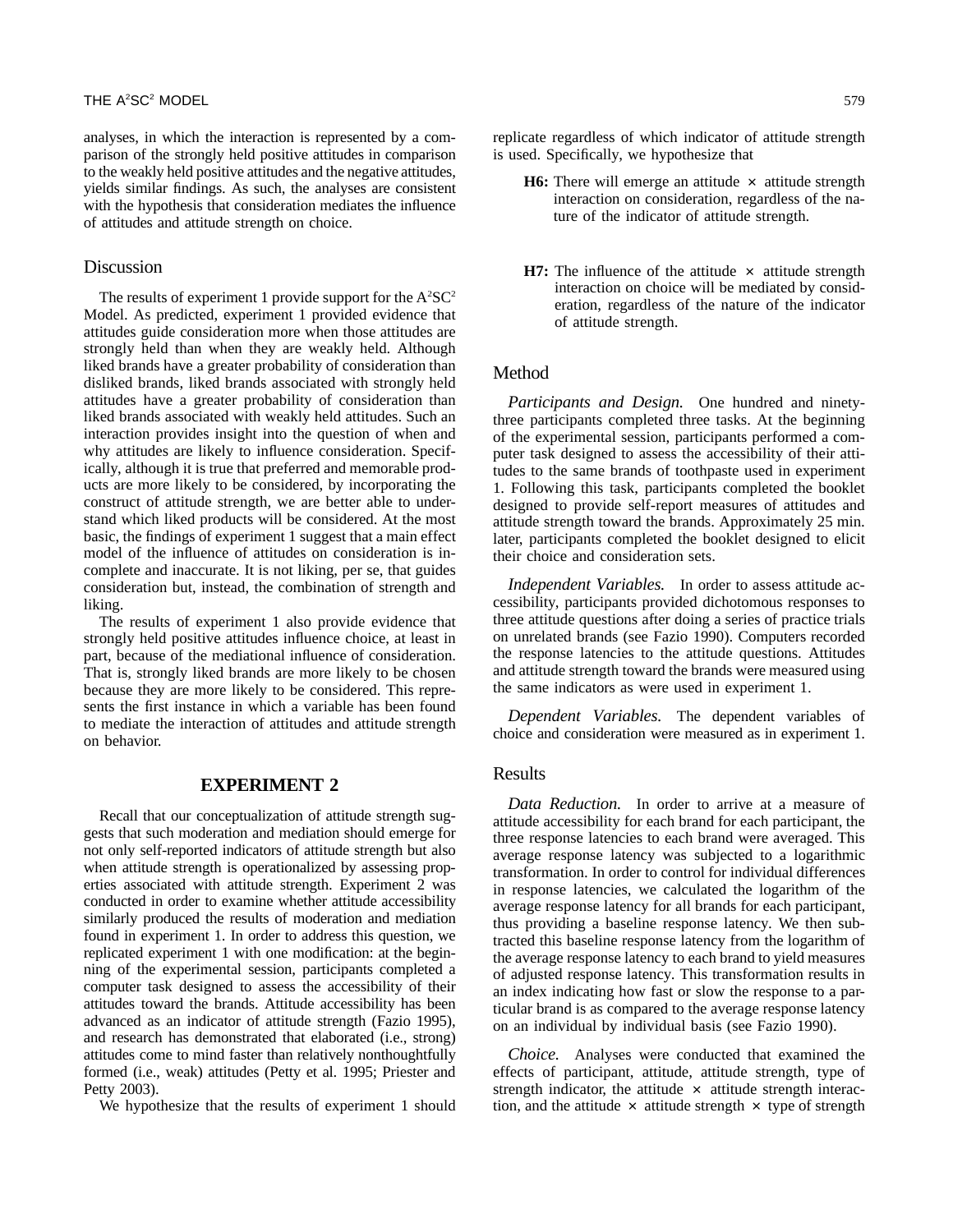analyses, in which the interaction is represented by a comparison of the strongly held positive attitudes in comparison to the weakly held positive attitudes and the negative attitudes, yields similar findings. As such, the analyses are consistent with the hypothesis that consideration mediates the influence of attitudes and attitude strength on choice.

#### Discussion

The results of experiment 1 provide support for the  $A^2SC^2$ Model. As predicted, experiment 1 provided evidence that attitudes guide consideration more when those attitudes are strongly held than when they are weakly held. Although liked brands have a greater probability of consideration than disliked brands, liked brands associated with strongly held attitudes have a greater probability of consideration than liked brands associated with weakly held attitudes. Such an interaction provides insight into the question of when and why attitudes are likely to influence consideration. Specifically, although it is true that preferred and memorable products are more likely to be considered, by incorporating the construct of attitude strength, we are better able to understand which liked products will be considered. At the most basic, the findings of experiment 1 suggest that a main effect model of the influence of attitudes on consideration is incomplete and inaccurate. It is not liking, per se, that guides consideration but, instead, the combination of strength and liking.

The results of experiment 1 also provide evidence that strongly held positive attitudes influence choice, at least in part, because of the mediational influence of consideration. That is, strongly liked brands are more likely to be chosen because they are more likely to be considered. This represents the first instance in which a variable has been found to mediate the interaction of attitudes and attitude strength on behavior.

#### **EXPERIMENT 2**

Recall that our conceptualization of attitude strength suggests that such moderation and mediation should emerge for not only self-reported indicators of attitude strength but also when attitude strength is operationalized by assessing properties associated with attitude strength. Experiment 2 was conducted in order to examine whether attitude accessibility similarly produced the results of moderation and mediation found in experiment 1. In order to address this question, we replicated experiment 1 with one modification: at the beginning of the experimental session, participants completed a computer task designed to assess the accessibility of their attitudes toward the brands. Attitude accessibility has been advanced as an indicator of attitude strength (Fazio 1995), and research has demonstrated that elaborated (i.e., strong) attitudes come to mind faster than relatively nonthoughtfully formed (i.e., weak) attitudes (Petty et al. 1995; Priester and Petty 2003).

We hypothesize that the results of experiment 1 should

replicate regardless of which indicator of attitude strength is used. Specifically, we hypothesize that

- **H6:** There will emerge an attitude  $\times$  attitude strength interaction on consideration, regardless of the nature of the indicator of attitude strength.
- **H7:** The influence of the attitude  $\times$  attitude strength interaction on choice will be mediated by consideration, regardless of the nature of the indicator of attitude strength.

#### Method

*Participants and Design.* One hundred and ninetythree participants completed three tasks. At the beginning of the experimental session, participants performed a computer task designed to assess the accessibility of their attitudes to the same brands of toothpaste used in experiment 1. Following this task, participants completed the booklet designed to provide self-report measures of attitudes and attitude strength toward the brands. Approximately 25 min. later, participants completed the booklet designed to elicit their choice and consideration sets.

*Independent Variables.* In order to assess attitude accessibility, participants provided dichotomous responses to three attitude questions after doing a series of practice trials on unrelated brands (see Fazio 1990). Computers recorded the response latencies to the attitude questions. Attitudes and attitude strength toward the brands were measured using the same indicators as were used in experiment 1.

*Dependent Variables.* The dependent variables of choice and consideration were measured as in experiment 1.

#### Results

*Data Reduction.* In order to arrive at a measure of attitude accessibility for each brand for each participant, the three response latencies to each brand were averaged. This average response latency was subjected to a logarithmic transformation. In order to control for individual differences in response latencies, we calculated the logarithm of the average response latency for all brands for each participant, thus providing a baseline response latency. We then subtracted this baseline response latency from the logarithm of the average response latency to each brand to yield measures of adjusted response latency. This transformation results in an index indicating how fast or slow the response to a particular brand is as compared to the average response latency on an individual by individual basis (see Fazio 1990).

*Choice.* Analyses were conducted that examined the effects of participant, attitude, attitude strength, type of strength indicator, the attitude  $\times$  attitude strength interaction, and the attitude  $\times$  attitude strength  $\times$  type of strength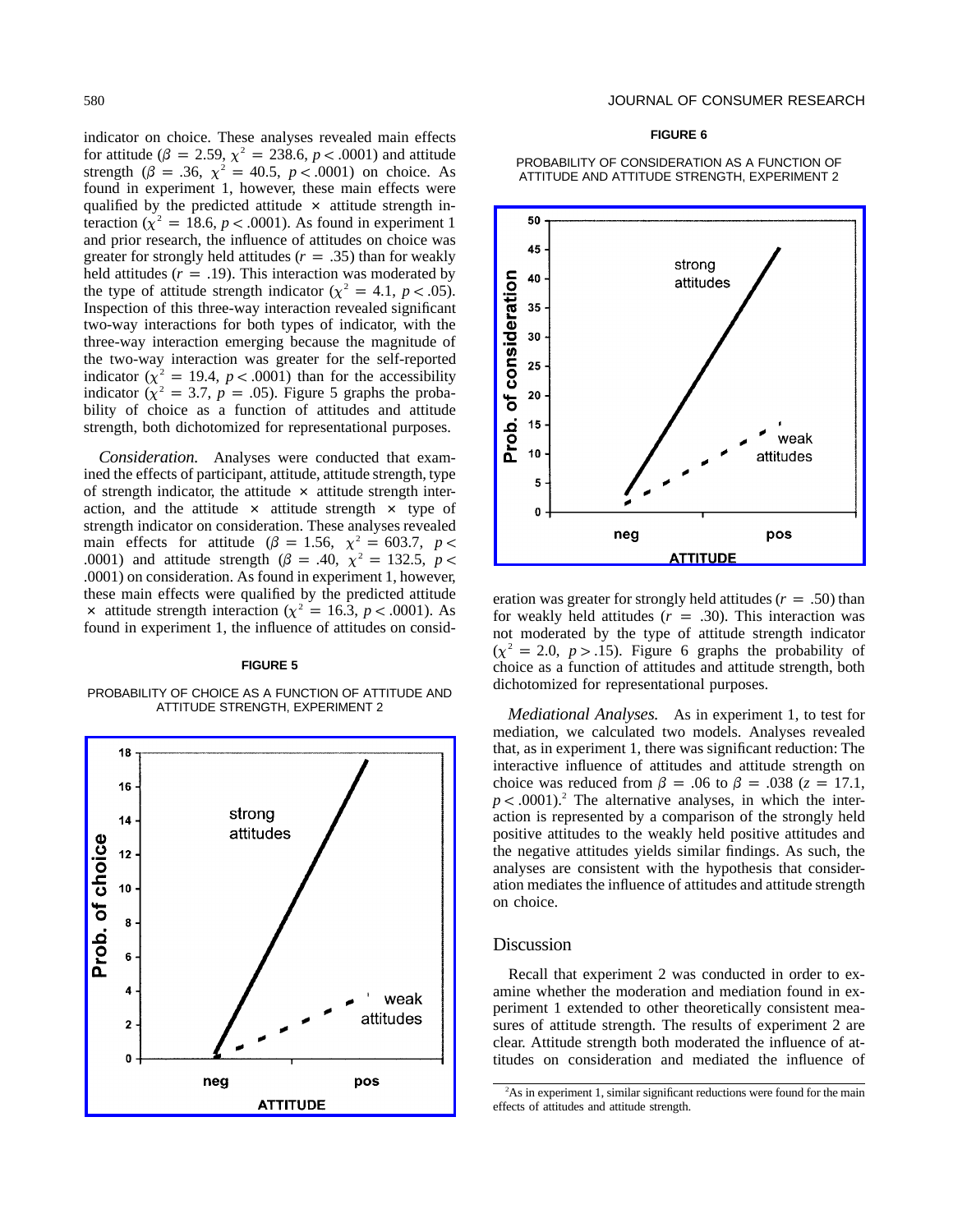indicator on choice. These analyses revealed main effects for attitude ( $\beta = 2.59$ ,  $\chi^2 = 238.6$ ,  $p < .0001$ ) and attitude strength ( $\beta = .36$ ,  $\chi^2 = 40.5$ ,  $p < .0001$ ) on choice. As found in experiment 1, however, these main effects were qualified by the predicted attitude  $\times$  attitude strength interaction ( $\chi^2 = 18.6$ ,  $p < .0001$ ). As found in experiment 1 and prior research, the influence of attitudes on choice was greater for strongly held attitudes  $(r = .35)$  than for weakly held attitudes  $(r = .19)$ . This interaction was moderated by the type of attitude strength indicator ( $\chi^2 = 4.1$ ,  $p < .05$ ). Inspection of this three-way interaction revealed significant two-way interactions for both types of indicator, with the three-way interaction emerging because the magnitude of the two-way interaction was greater for the self-reported indicator ( $\chi^2$  = 19.4, *p* < .0001) than for the accessibility indicator  $(x^2 = 3.7, p = .05)$ . Figure 5 graphs the probability of choice as a function of attitudes and attitude strength, both dichotomized for representational purposes.

*Consideration.* Analyses were conducted that examined the effects of participant, attitude, attitude strength, type of strength indicator, the attitude  $\times$  attitude strength interaction, and the attitude  $\times$  attitude strength  $\times$  type of strength indicator on consideration. These analyses revealed main effects for attitude ( $\beta = 1.56$ ,  $\chi^2 = 603.7$ ,  $p <$ .0001) and attitude strength ( $\beta$  = .40,  $\chi^2$  = 132.5,  $p$  < .0001) on consideration. As found in experiment 1, however, these main effects were qualified by the predicted attitude  $\times$  attitude strength interaction ( $\chi^2 = 16.3$ ,  $p < .0001$ ). As found in experiment 1, the influence of attitudes on consid-

#### **FIGURE 5**

#### PROBABILITY OF CHOICE AS A FUNCTION OF ATTITUDE AND ATTITUDE STRENGTH, EXPERIMENT 2



#### **FIGURE 6**

#### PROBABILITY OF CONSIDERATION AS A FUNCTION OF ATTITUDE AND ATTITUDE STRENGTH, EXPERIMENT 2



eration was greater for strongly held attitudes ( $r = .50$ ) than for weakly held attitudes  $(r = .30)$ . This interaction was not moderated by the type of attitude strength indicator  $(x^2 = 2.0, p > .15)$ . Figure 6 graphs the probability of choice as a function of attitudes and attitude strength, both dichotomized for representational purposes.

*Mediational Analyses.* As in experiment 1, to test for mediation, we calculated two models. Analyses revealed that, as in experiment 1, there was significant reduction: The interactive influence of attitudes and attitude strength on choice was reduced from  $\beta = .06$  to  $\beta = .038$  ( $z = 17.1$ ,  $p < .0001$ <sup>2</sup>. The alternative analyses, in which the interaction is represented by a comparison of the strongly held positive attitudes to the weakly held positive attitudes and the negative attitudes yields similar findings. As such, the analyses are consistent with the hypothesis that consideration mediates the influence of attitudes and attitude strength on choice.

#### Discussion

Recall that experiment 2 was conducted in order to examine whether the moderation and mediation found in experiment 1 extended to other theoretically consistent measures of attitude strength. The results of experiment 2 are clear. Attitude strength both moderated the influence of attitudes on consideration and mediated the influence of

<sup>&</sup>lt;sup>2</sup>As in experiment 1, similar significant reductions were found for the main effects of attitudes and attitude strength.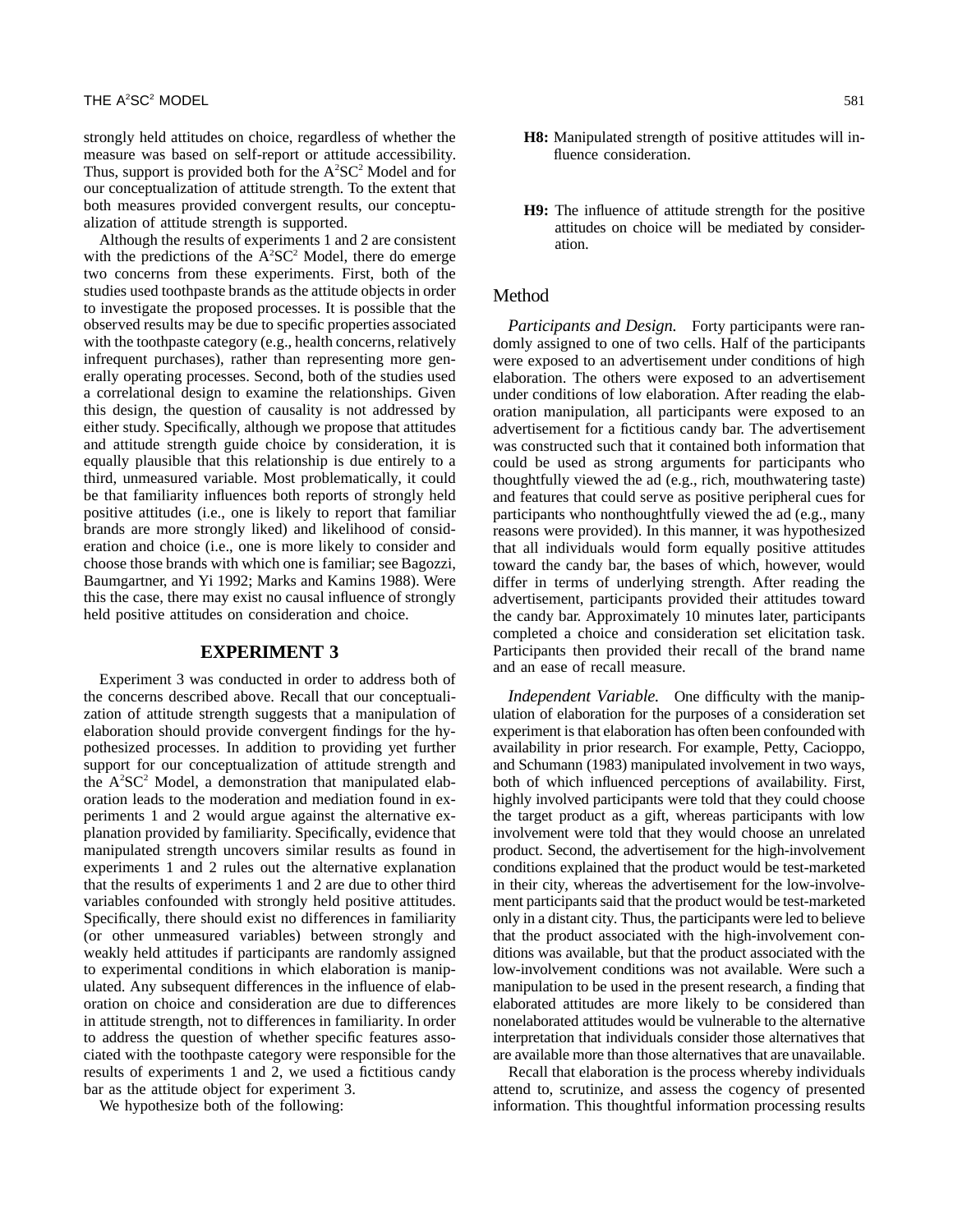strongly held attitudes on choice, regardless of whether the measure was based on self-report or attitude accessibility. Thus, support is provided both for the  $A<sup>2</sup>SC<sup>2</sup>$  Model and for our conceptualization of attitude strength. To the extent that both measures provided convergent results, our conceptualization of attitude strength is supported.

Although the results of experiments 1 and 2 are consistent with the predictions of the  $A<sup>2</sup>SC<sup>2</sup>$  Model, there do emerge two concerns from these experiments. First, both of the studies used toothpaste brands as the attitude objects in order to investigate the proposed processes. It is possible that the observed results may be due to specific properties associated with the toothpaste category (e.g., health concerns, relatively infrequent purchases), rather than representing more generally operating processes. Second, both of the studies used a correlational design to examine the relationships. Given this design, the question of causality is not addressed by either study. Specifically, although we propose that attitudes and attitude strength guide choice by consideration, it is equally plausible that this relationship is due entirely to a third, unmeasured variable. Most problematically, it could be that familiarity influences both reports of strongly held positive attitudes (i.e., one is likely to report that familiar brands are more strongly liked) and likelihood of consideration and choice (i.e., one is more likely to consider and choose those brands with which one is familiar; see Bagozzi, Baumgartner, and Yi 1992; Marks and Kamins 1988). Were this the case, there may exist no causal influence of strongly held positive attitudes on consideration and choice.

#### **EXPERIMENT 3**

Experiment 3 was conducted in order to address both of the concerns described above. Recall that our conceptualization of attitude strength suggests that a manipulation of elaboration should provide convergent findings for the hypothesized processes. In addition to providing yet further support for our conceptualization of attitude strength and the  $A<sup>2</sup>SC<sup>2</sup>$  Model, a demonstration that manipulated elaboration leads to the moderation and mediation found in experiments 1 and 2 would argue against the alternative explanation provided by familiarity. Specifically, evidence that manipulated strength uncovers similar results as found in experiments 1 and 2 rules out the alternative explanation that the results of experiments 1 and 2 are due to other third variables confounded with strongly held positive attitudes. Specifically, there should exist no differences in familiarity (or other unmeasured variables) between strongly and weakly held attitudes if participants are randomly assigned to experimental conditions in which elaboration is manipulated. Any subsequent differences in the influence of elaboration on choice and consideration are due to differences in attitude strength, not to differences in familiarity. In order to address the question of whether specific features associated with the toothpaste category were responsible for the results of experiments 1 and 2, we used a fictitious candy bar as the attitude object for experiment 3.

We hypothesize both of the following:

- **H8:** Manipulated strength of positive attitudes will influence consideration.
- **H9:** The influence of attitude strength for the positive attitudes on choice will be mediated by consideration.

#### Method

*Participants and Design.* Forty participants were randomly assigned to one of two cells. Half of the participants were exposed to an advertisement under conditions of high elaboration. The others were exposed to an advertisement under conditions of low elaboration. After reading the elaboration manipulation, all participants were exposed to an advertisement for a fictitious candy bar. The advertisement was constructed such that it contained both information that could be used as strong arguments for participants who thoughtfully viewed the ad (e.g., rich, mouthwatering taste) and features that could serve as positive peripheral cues for participants who nonthoughtfully viewed the ad (e.g., many reasons were provided). In this manner, it was hypothesized that all individuals would form equally positive attitudes toward the candy bar, the bases of which, however, would differ in terms of underlying strength. After reading the advertisement, participants provided their attitudes toward the candy bar. Approximately 10 minutes later, participants completed a choice and consideration set elicitation task. Participants then provided their recall of the brand name and an ease of recall measure.

*Independent Variable.* One difficulty with the manipulation of elaboration for the purposes of a consideration set experiment is that elaboration has often been confounded with availability in prior research. For example, Petty, Cacioppo, and Schumann (1983) manipulated involvement in two ways, both of which influenced perceptions of availability. First, highly involved participants were told that they could choose the target product as a gift, whereas participants with low involvement were told that they would choose an unrelated product. Second, the advertisement for the high-involvement conditions explained that the product would be test-marketed in their city, whereas the advertisement for the low-involvement participants said that the product would be test-marketed only in a distant city. Thus, the participants were led to believe that the product associated with the high-involvement conditions was available, but that the product associated with the low-involvement conditions was not available. Were such a manipulation to be used in the present research, a finding that elaborated attitudes are more likely to be considered than nonelaborated attitudes would be vulnerable to the alternative interpretation that individuals consider those alternatives that are available more than those alternatives that are unavailable.

Recall that elaboration is the process whereby individuals attend to, scrutinize, and assess the cogency of presented information. This thoughtful information processing results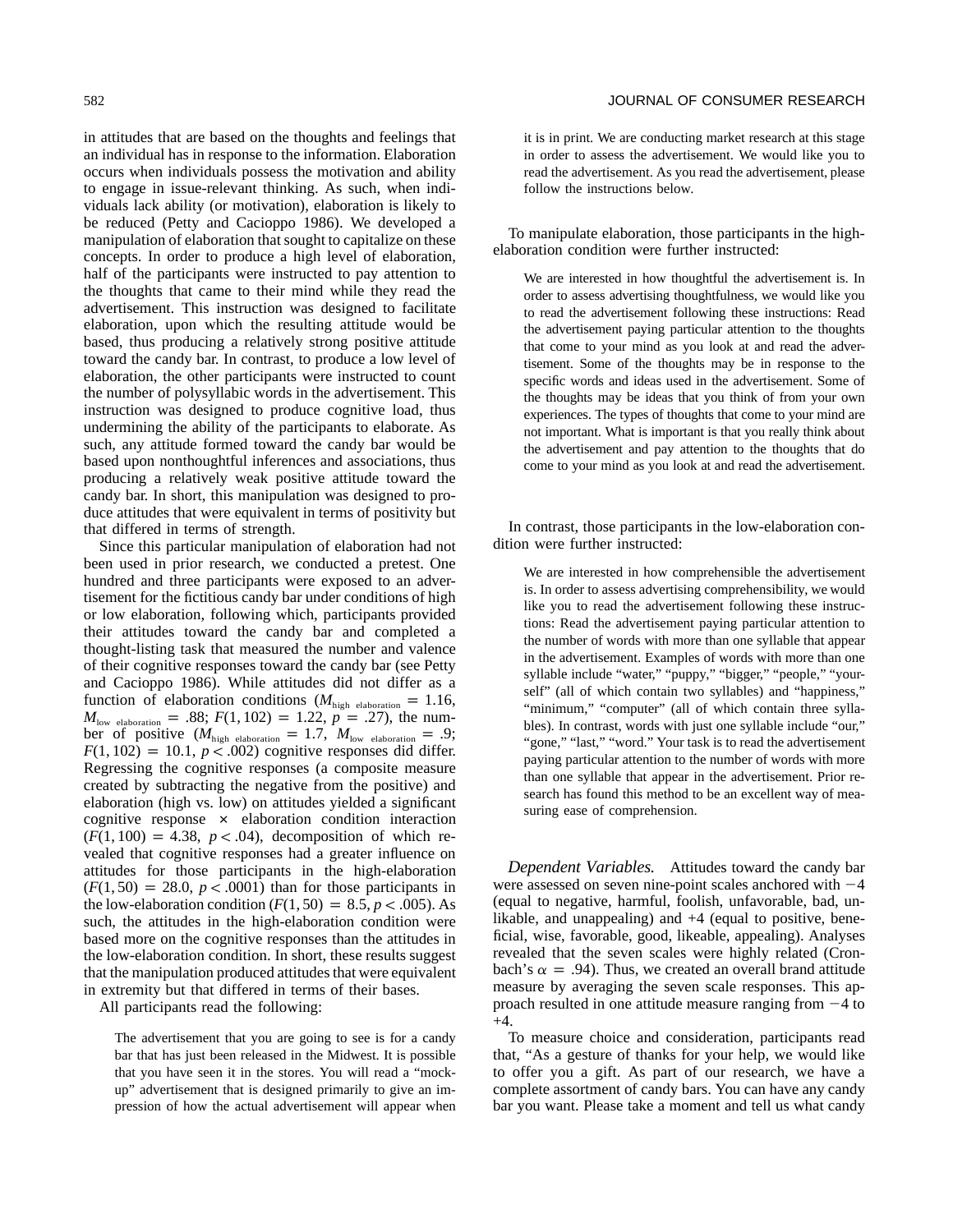in attitudes that are based on the thoughts and feelings that an individual has in response to the information. Elaboration occurs when individuals possess the motivation and ability to engage in issue-relevant thinking. As such, when individuals lack ability (or motivation), elaboration is likely to be reduced (Petty and Cacioppo 1986). We developed a manipulation of elaboration that sought to capitalize on these concepts. In order to produce a high level of elaboration, half of the participants were instructed to pay attention to the thoughts that came to their mind while they read the advertisement. This instruction was designed to facilitate elaboration, upon which the resulting attitude would be based, thus producing a relatively strong positive attitude toward the candy bar. In contrast, to produce a low level of elaboration, the other participants were instructed to count the number of polysyllabic words in the advertisement. This instruction was designed to produce cognitive load, thus undermining the ability of the participants to elaborate. As such, any attitude formed toward the candy bar would be based upon nonthoughtful inferences and associations, thus producing a relatively weak positive attitude toward the candy bar. In short, this manipulation was designed to produce attitudes that were equivalent in terms of positivity but that differed in terms of strength.

Since this particular manipulation of elaboration had not been used in prior research, we conducted a pretest. One hundred and three participants were exposed to an advertisement for the fictitious candy bar under conditions of high or low elaboration, following which, participants provided their attitudes toward the candy bar and completed a thought-listing task that measured the number and valence of their cognitive responses toward the candy bar (see Petty and Cacioppo 1986). While attitudes did not differ as a function of elaboration conditions ( $M_{\text{high elaboration}} = 1.16$ ,  $M_{\text{low elaboration}} = .88; F(1, 102) = 1.22, p = .27$ , the number of positive  $(M_{\text{high elaboration}} = 1.7, M_{\text{low elaboration}} = .9;$  $F(1, 102) = 10.1$ ,  $p \le 0.002$ ) cognitive responses did differ. Regressing the cognitive responses (a composite measure created by subtracting the negative from the positive) and elaboration (high vs. low) on attitudes yielded a significant cognitive response  $\times$  elaboration condition interaction  $(F(1, 100) = 4.38, p < .04)$ , decomposition of which revealed that cognitive responses had a greater influence on attitudes for those participants in the high-elaboration  $(F(1, 50) = 28.0, p < .0001)$  than for those participants in the low-elaboration condition  $(F(1, 50) = 8.5, p < .005)$ . As such, the attitudes in the high-elaboration condition were based more on the cognitive responses than the attitudes in the low-elaboration condition. In short, these results suggest that the manipulation produced attitudes that were equivalent in extremity but that differed in terms of their bases.

All participants read the following:

The advertisement that you are going to see is for a candy bar that has just been released in the Midwest. It is possible that you have seen it in the stores. You will read a "mockup" advertisement that is designed primarily to give an impression of how the actual advertisement will appear when it is in print. We are conducting market research at this stage in order to assess the advertisement. We would like you to read the advertisement. As you read the advertisement, please follow the instructions below.

To manipulate elaboration, those participants in the highelaboration condition were further instructed:

We are interested in how thoughtful the advertisement is. In order to assess advertising thoughtfulness, we would like you to read the advertisement following these instructions: Read the advertisement paying particular attention to the thoughts that come to your mind as you look at and read the advertisement. Some of the thoughts may be in response to the specific words and ideas used in the advertisement. Some of the thoughts may be ideas that you think of from your own experiences. The types of thoughts that come to your mind are not important. What is important is that you really think about the advertisement and pay attention to the thoughts that do come to your mind as you look at and read the advertisement.

In contrast, those participants in the low-elaboration condition were further instructed:

We are interested in how comprehensible the advertisement is. In order to assess advertising comprehensibility, we would like you to read the advertisement following these instructions: Read the advertisement paying particular attention to the number of words with more than one syllable that appear in the advertisement. Examples of words with more than one syllable include "water," "puppy," "bigger," "people," "yourself" (all of which contain two syllables) and "happiness," "minimum," "computer" (all of which contain three syllables). In contrast, words with just one syllable include "our," "gone," "last," "word." Your task is to read the advertisement paying particular attention to the number of words with more than one syllable that appear in the advertisement. Prior research has found this method to be an excellent way of measuring ease of comprehension.

*Dependent Variables.* Attitudes toward the candy bar were assessed on seven nine-point scales anchored with  $-4$ (equal to negative, harmful, foolish, unfavorable, bad, unlikable, and unappealing) and +4 (equal to positive, beneficial, wise, favorable, good, likeable, appealing). Analyses revealed that the seven scales were highly related (Cronbach's  $\alpha = .94$ ). Thus, we created an overall brand attitude measure by averaging the seven scale responses. This approach resulted in one attitude measure ranging from  $-4$  to +4.

To measure choice and consideration, participants read that, "As a gesture of thanks for your help, we would like to offer you a gift. As part of our research, we have a complete assortment of candy bars. You can have any candy bar you want. Please take a moment and tell us what candy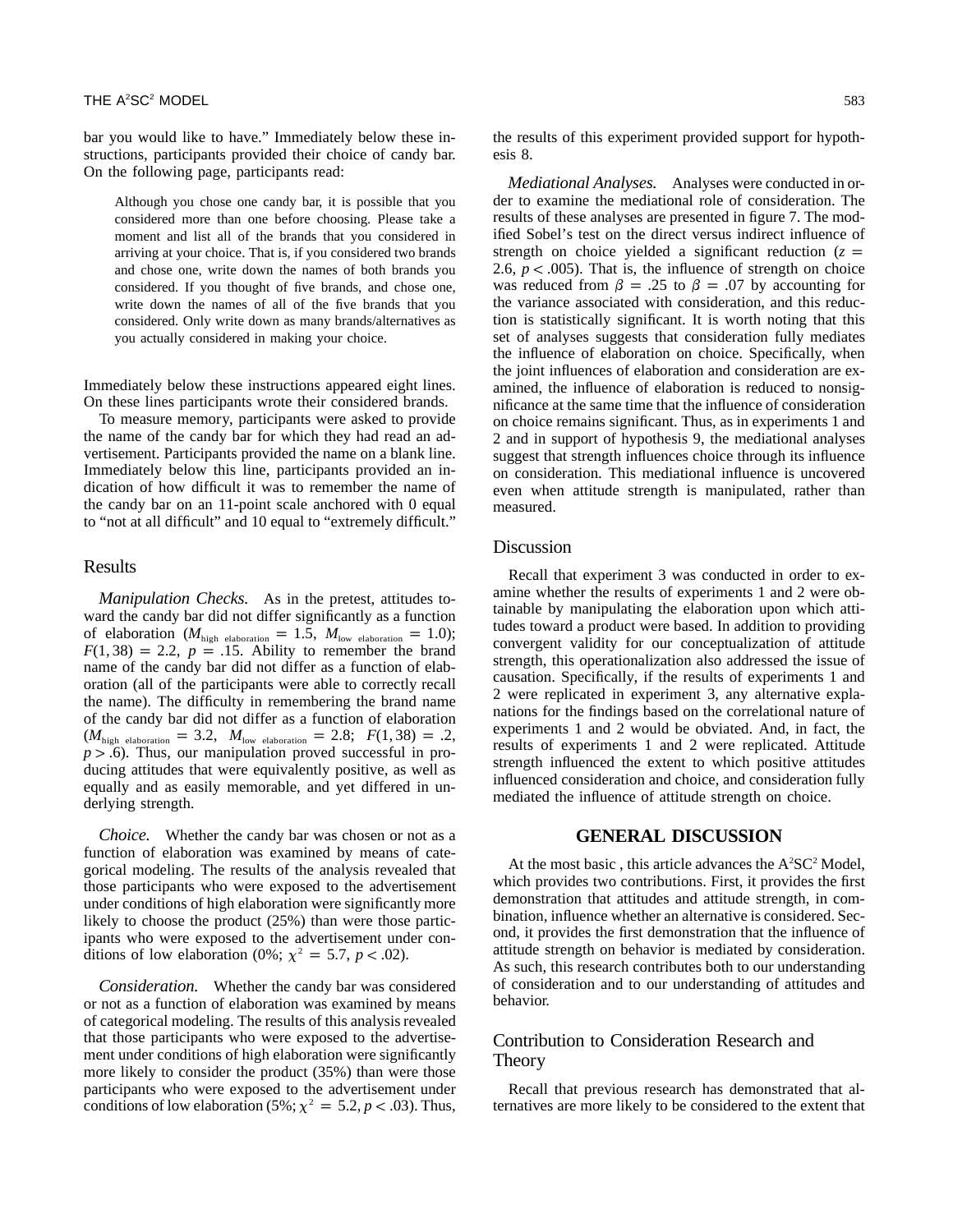bar you would like to have." Immediately below these instructions, participants provided their choice of candy bar. On the following page, participants read:

Although you chose one candy bar, it is possible that you considered more than one before choosing. Please take a moment and list all of the brands that you considered in arriving at your choice. That is, if you considered two brands and chose one, write down the names of both brands you considered. If you thought of five brands, and chose one, write down the names of all of the five brands that you considered. Only write down as many brands/alternatives as you actually considered in making your choice.

Immediately below these instructions appeared eight lines. On these lines participants wrote their considered brands.

To measure memory, participants were asked to provide the name of the candy bar for which they had read an advertisement. Participants provided the name on a blank line. Immediately below this line, participants provided an indication of how difficult it was to remember the name of the candy bar on an 11-point scale anchored with 0 equal to "not at all difficult" and 10 equal to "extremely difficult."

#### Results

*Manipulation Checks.* As in the pretest, attitudes toward the candy bar did not differ significantly as a function of elaboration ( $M_{\text{high elaboration}} = 1.5$ ,  $M_{\text{low elaboration}} = 1.0$ );  $F(1, 38) = 2.2$ ,  $p = .15$ . Ability to remember the brand name of the candy bar did not differ as a function of elaboration (all of the participants were able to correctly recall the name). The difficulty in remembering the brand name of the candy bar did not differ as a function of elaboration  $(M_{\text{high elaboration}} = 3.2, M_{\text{low elaboration}} = 2.8; F(1, 38) = .2,$  $p > .6$ ). Thus, our manipulation proved successful in producing attitudes that were equivalently positive, as well as equally and as easily memorable, and yet differed in underlying strength.

*Choice.* Whether the candy bar was chosen or not as a function of elaboration was examined by means of categorical modeling. The results of the analysis revealed that those participants who were exposed to the advertisement under conditions of high elaboration were significantly more likely to choose the product (25%) than were those participants who were exposed to the advertisement under conditions of low elaboration (0%;  $\chi^2 = 5.7$ ,  $p < .02$ ).

*Consideration.* Whether the candy bar was considered or not as a function of elaboration was examined by means of categorical modeling. The results of this analysis revealed that those participants who were exposed to the advertisement under conditions of high elaboration were significantly more likely to consider the product (35%) than were those participants who were exposed to the advertisement under conditions of low elaboration (5%;  $\chi^2 = 5.2, p < .03$ ). Thus,

the results of this experiment provided support for hypothesis 8.

*Mediational Analyses.* Analyses were conducted in order to examine the mediational role of consideration. The results of these analyses are presented in figure 7. The modified Sobel's test on the direct versus indirect influence of strength on choice yielded a significant reduction  $(z =$ 2.6,  $p < .005$ ). That is, the influence of strength on choice was reduced from  $\beta = .25$  to  $\beta = .07$  by accounting for the variance associated with consideration, and this reduction is statistically significant. It is worth noting that this set of analyses suggests that consideration fully mediates the influence of elaboration on choice. Specifically, when the joint influences of elaboration and consideration are examined, the influence of elaboration is reduced to nonsignificance at the same time that the influence of consideration on choice remains significant. Thus, as in experiments 1 and 2 and in support of hypothesis 9, the mediational analyses suggest that strength influences choice through its influence on consideration. This mediational influence is uncovered even when attitude strength is manipulated, rather than measured.

#### Discussion

Recall that experiment 3 was conducted in order to examine whether the results of experiments 1 and 2 were obtainable by manipulating the elaboration upon which attitudes toward a product were based. In addition to providing convergent validity for our conceptualization of attitude strength, this operationalization also addressed the issue of causation. Specifically, if the results of experiments 1 and 2 were replicated in experiment 3, any alternative explanations for the findings based on the correlational nature of experiments 1 and 2 would be obviated. And, in fact, the results of experiments 1 and 2 were replicated. Attitude strength influenced the extent to which positive attitudes influenced consideration and choice, and consideration fully mediated the influence of attitude strength on choice.

#### **GENERAL DISCUSSION**

At the most basic, this article advances the  $A<sup>2</sup>SC<sup>2</sup>$  Model, which provides two contributions. First, it provides the first demonstration that attitudes and attitude strength, in combination, influence whether an alternative is considered. Second, it provides the first demonstration that the influence of attitude strength on behavior is mediated by consideration. As such, this research contributes both to our understanding of consideration and to our understanding of attitudes and behavior.

#### Contribution to Consideration Research and **Theory**

Recall that previous research has demonstrated that alternatives are more likely to be considered to the extent that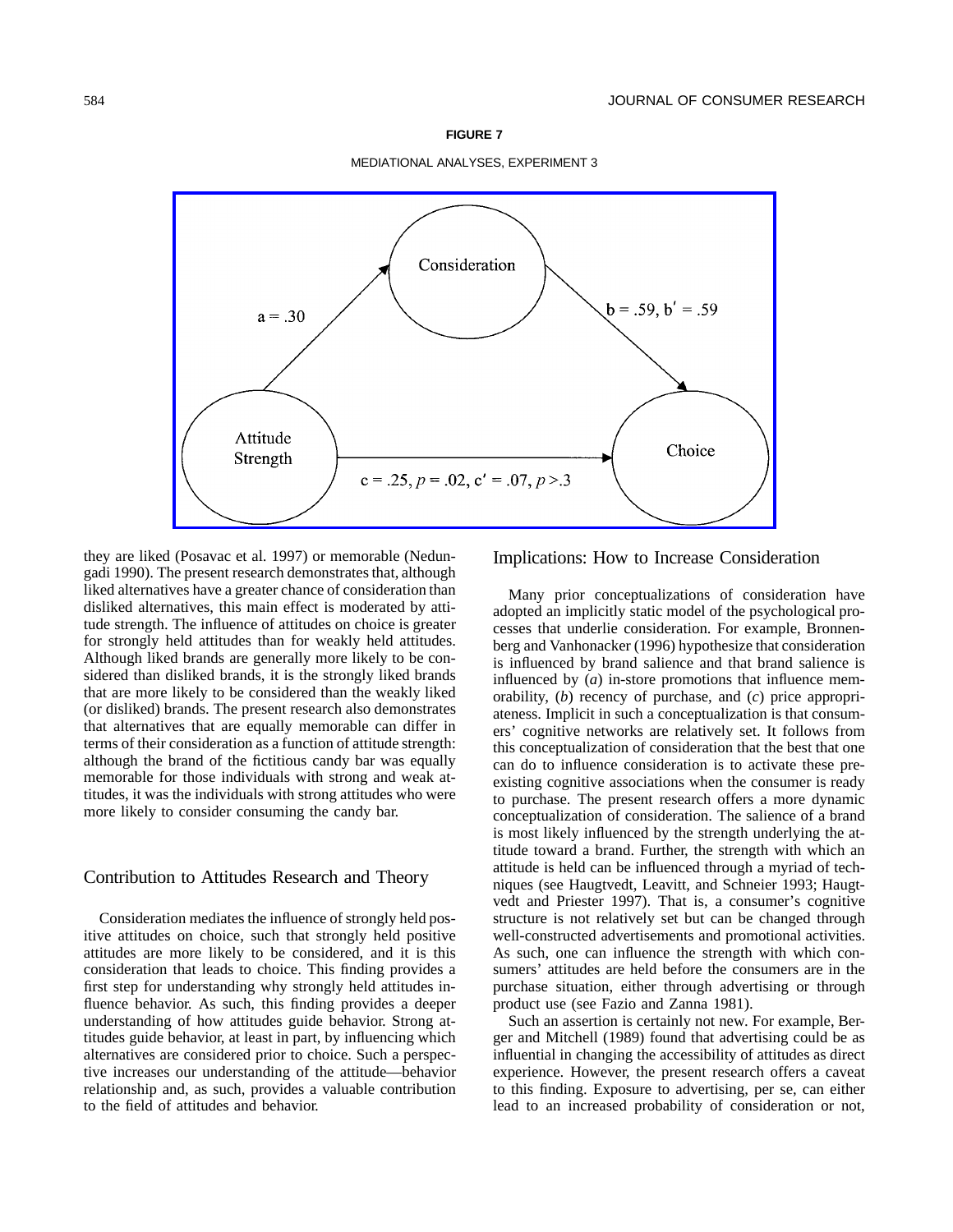#### **FIGURE 7**

MEDIATIONAL ANALYSES, EXPERIMENT 3



they are liked (Posavac et al. 1997) or memorable (Nedungadi 1990). The present research demonstrates that, although liked alternatives have a greater chance of consideration than disliked alternatives, this main effect is moderated by attitude strength. The influence of attitudes on choice is greater for strongly held attitudes than for weakly held attitudes. Although liked brands are generally more likely to be considered than disliked brands, it is the strongly liked brands that are more likely to be considered than the weakly liked (or disliked) brands. The present research also demonstrates that alternatives that are equally memorable can differ in terms of their consideration as a function of attitude strength: although the brand of the fictitious candy bar was equally memorable for those individuals with strong and weak attitudes, it was the individuals with strong attitudes who were more likely to consider consuming the candy bar.

#### Contribution to Attitudes Research and Theory

Consideration mediates the influence of strongly held positive attitudes on choice, such that strongly held positive attitudes are more likely to be considered, and it is this consideration that leads to choice. This finding provides a first step for understanding why strongly held attitudes influence behavior. As such, this finding provides a deeper understanding of how attitudes guide behavior. Strong attitudes guide behavior, at least in part, by influencing which alternatives are considered prior to choice. Such a perspective increases our understanding of the attitude—behavior relationship and, as such, provides a valuable contribution to the field of attitudes and behavior.

Implications: How to Increase Consideration

Many prior conceptualizations of consideration have adopted an implicitly static model of the psychological processes that underlie consideration. For example, Bronnenberg and Vanhonacker (1996) hypothesize that consideration is influenced by brand salience and that brand salience is influenced by (*a*) in-store promotions that influence memorability, (*b*) recency of purchase, and (*c*) price appropriateness. Implicit in such a conceptualization is that consumers' cognitive networks are relatively set. It follows from this conceptualization of consideration that the best that one can do to influence consideration is to activate these preexisting cognitive associations when the consumer is ready to purchase. The present research offers a more dynamic conceptualization of consideration. The salience of a brand is most likely influenced by the strength underlying the attitude toward a brand. Further, the strength with which an attitude is held can be influenced through a myriad of techniques (see Haugtvedt, Leavitt, and Schneier 1993; Haugtvedt and Priester 1997). That is, a consumer's cognitive structure is not relatively set but can be changed through well-constructed advertisements and promotional activities. As such, one can influence the strength with which consumers' attitudes are held before the consumers are in the purchase situation, either through advertising or through product use (see Fazio and Zanna 1981).

Such an assertion is certainly not new. For example, Berger and Mitchell (1989) found that advertising could be as influential in changing the accessibility of attitudes as direct experience. However, the present research offers a caveat to this finding. Exposure to advertising, per se, can either lead to an increased probability of consideration or not,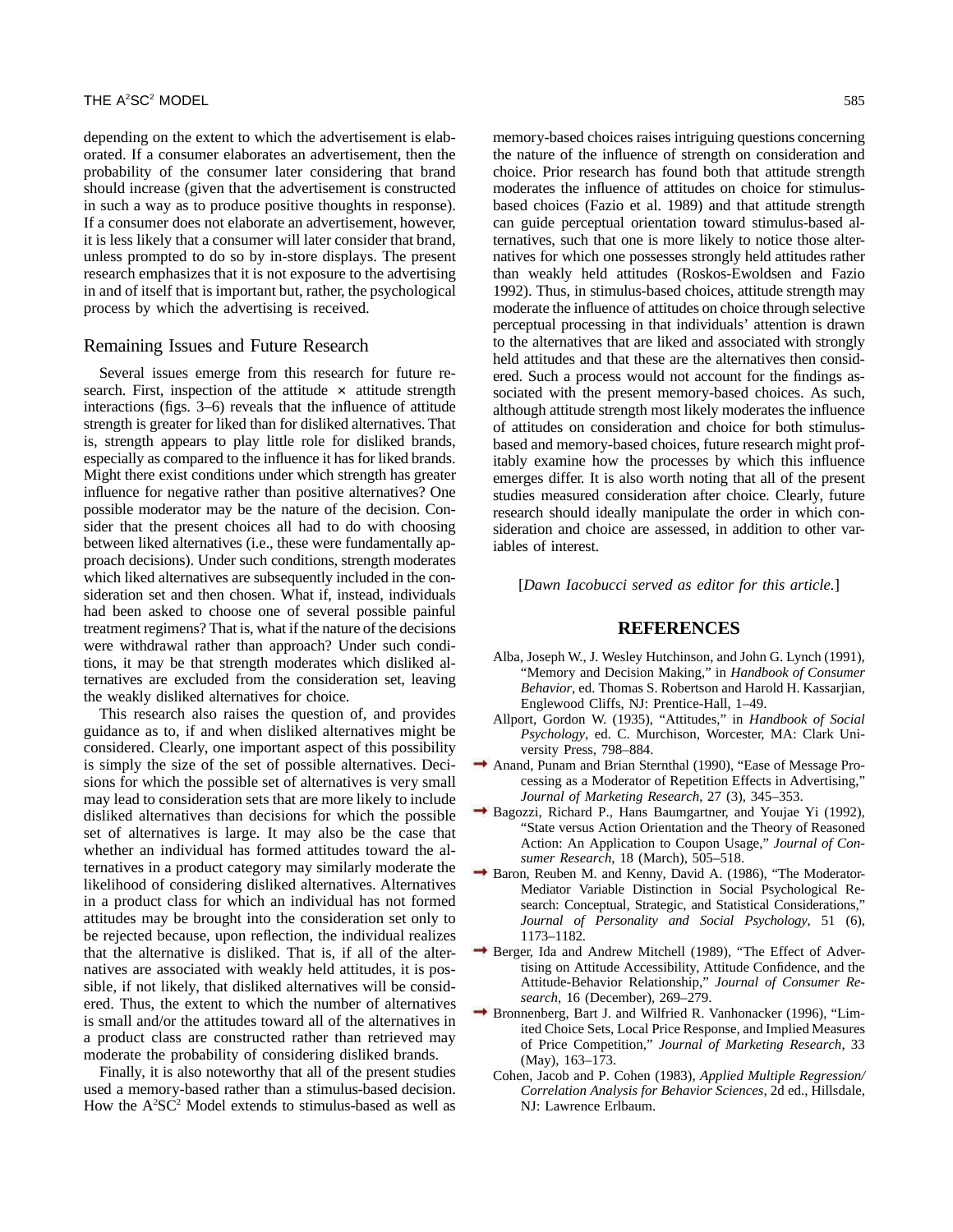#### THE A<sup>2</sup>SC<sup>2</sup> MODEL  $SC<sup>2</sup>$  MODEL  $585$

depending on the extent to which the advertisement is elaborated. If a consumer elaborates an advertisement, then the probability of the consumer later considering that brand should increase (given that the advertisement is constructed in such a way as to produce positive thoughts in response). If a consumer does not elaborate an advertisement, however, it is less likely that a consumer will later consider that brand, unless prompted to do so by in-store displays. The present research emphasizes that it is not exposure to the advertising in and of itself that is important but, rather, the psychological process by which the advertising is received.

#### Remaining Issues and Future Research

Several issues emerge from this research for future research. First, inspection of the attitude  $\times$  attitude strength interactions (figs. 3–6) reveals that the influence of attitude strength is greater for liked than for disliked alternatives. That is, strength appears to play little role for disliked brands, especially as compared to the influence it has for liked brands. Might there exist conditions under which strength has greater influence for negative rather than positive alternatives? One possible moderator may be the nature of the decision. Consider that the present choices all had to do with choosing between liked alternatives (i.e., these were fundamentally approach decisions). Under such conditions, strength moderates which liked alternatives are subsequently included in the consideration set and then chosen. What if, instead, individuals had been asked to choose one of several possible painful treatment regimens? That is, what if the nature of the decisions were withdrawal rather than approach? Under such conditions, it may be that strength moderates which disliked alternatives are excluded from the consideration set, leaving the weakly disliked alternatives for choice.

This research also raises the question of, and provides guidance as to, if and when disliked alternatives might be considered. Clearly, one important aspect of this possibility is simply the size of the set of possible alternatives. Decisions for which the possible set of alternatives is very small may lead to consideration sets that are more likely to include disliked alternatives than decisions for which the possible set of alternatives is large. It may also be the case that whether an individual has formed attitudes toward the alternatives in a product category may similarly moderate the likelihood of considering disliked alternatives. Alternatives in a product class for which an individual has not formed attitudes may be brought into the consideration set only to be rejected because, upon reflection, the individual realizes that the alternative is disliked. That is, if all of the alternatives are associated with weakly held attitudes, it is possible, if not likely, that disliked alternatives will be considered. Thus, the extent to which the number of alternatives is small and/or the attitudes toward all of the alternatives in a product class are constructed rather than retrieved may moderate the probability of considering disliked brands.

Finally, it is also noteworthy that all of the present studies used a memory-based rather than a stimulus-based decision. How the  $A^2SC^2$  Model extends to stimulus-based as well as

memory-based choices raises intriguing questions concerning the nature of the influence of strength on consideration and choice. Prior research has found both that attitude strength moderates the influence of attitudes on choice for stimulusbased choices (Fazio et al. 1989) and that attitude strength can guide perceptual orientation toward stimulus-based alternatives, such that one is more likely to notice those alternatives for which one possesses strongly held attitudes rather than weakly held attitudes (Roskos-Ewoldsen and Fazio 1992). Thus, in stimulus-based choices, attitude strength may moderate the influence of attitudes on choice through selective perceptual processing in that individuals' attention is drawn to the alternatives that are liked and associated with strongly held attitudes and that these are the alternatives then considered. Such a process would not account for the findings associated with the present memory-based choices. As such, although attitude strength most likely moderates the influence of attitudes on consideration and choice for both stimulusbased and memory-based choices, future research might profitably examine how the processes by which this influence emerges differ. It is also worth noting that all of the present studies measured consideration after choice. Clearly, future research should ideally manipulate the order in which consideration and choice are assessed, in addition to other variables of interest.

[*Dawn Iacobucci served as editor for this article.*]

#### **REFERENCES**

- Alba, Joseph W., J. Wesley Hutchinson, and John G. Lynch (1991), "Memory and Decision Making," in *Handbook of Consumer Behavior*, ed. Thomas S. Robertson and Harold H. Kassarjian, Englewood Cliffs, NJ: Prentice-Hall, 1–49.
- Allport, Gordon W. (1935), "Attitudes," in *Handbook of Social Psychology*, ed. C. Murchison, Worcester, MA: Clark University Press, 798–884.
- Anand, Punam and Brian Sternthal (1990), "Ease of Message Processing as a Moderator of Repetition Effects in Advertising," *Journal of Marketing Research*, 27 (3), 345–353.
- Bagozzi, Richard P., Hans Baumgartner, and Youjae Yi (1992), "State versus Action Orientation and the Theory of Reasoned Action: An Application to Coupon Usage," *Journal of Consumer Research*, 18 (March), 505–518.
- Baron, Reuben M. and Kenny, David A. (1986), "The Moderator-Mediator Variable Distinction in Social Psychological Research: Conceptual, Strategic, and Statistical Considerations," *Journal of Personality and Social Psychology*, 51 (6), 1173–1182.
- Berger, Ida and Andrew Mitchell (1989), "The Effect of Advertising on Attitude Accessibility, Attitude Confidence, and the Attitude-Behavior Relationship," *Journal of Consumer Research*, 16 (December), 269–279.
- Bronnenberg, Bart J. and Wilfried R. Vanhonacker (1996), "Limited Choice Sets, Local Price Response, and Implied Measures of Price Competition," *Journal of Marketing Research*, 33 (May), 163–173.
	- Cohen, Jacob and P. Cohen (1983), *Applied Multiple Regression/ Correlation Analysis for Behavior Sciences,* 2d ed., Hillsdale, NJ: Lawrence Erlbaum.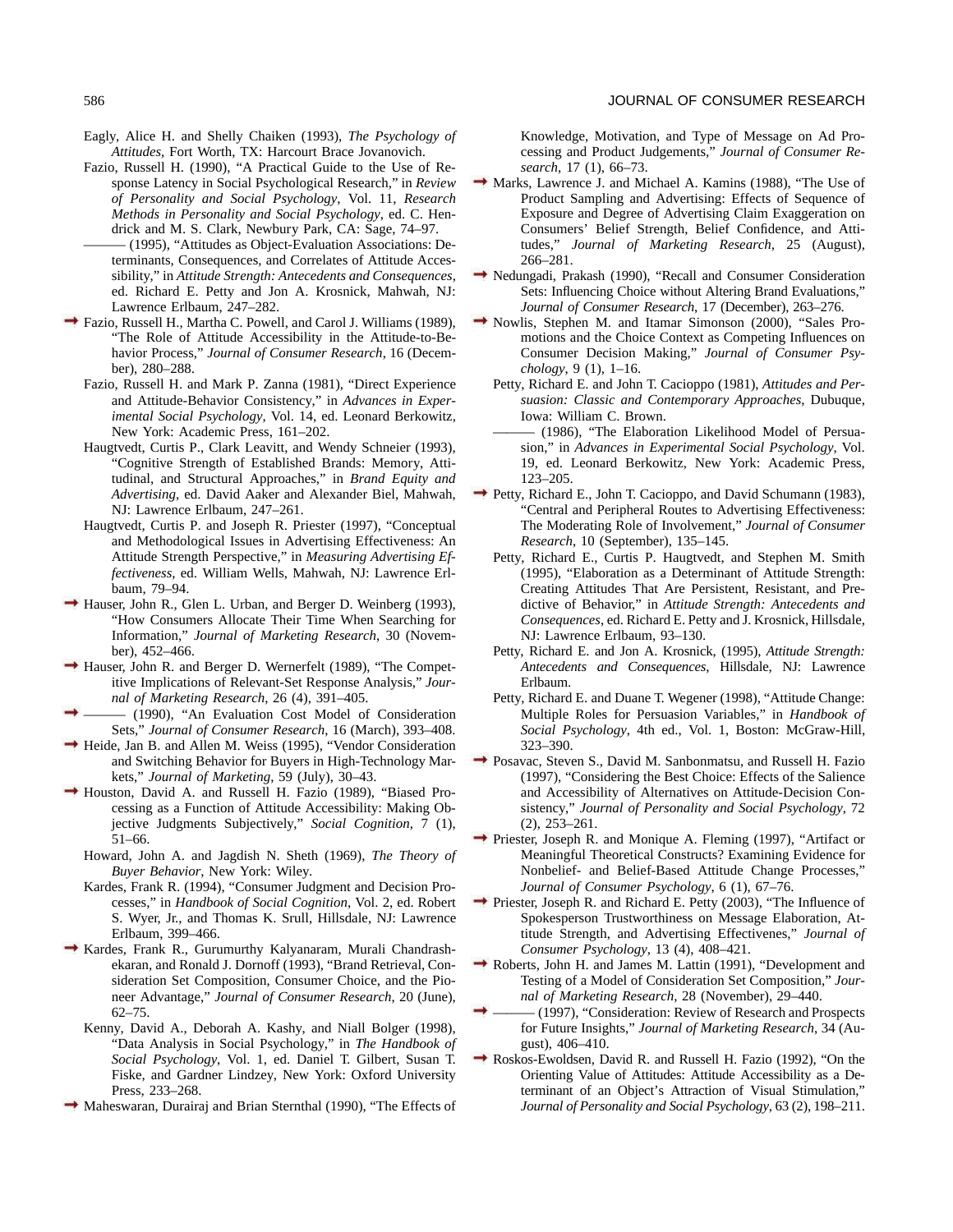- Eagly, Alice H. and Shelly Chaiken (1993), *The Psychology of Attitudes,* Fort Worth, TX: Harcourt Brace Jovanovich.
- Fazio, Russell H. (1990), "A Practical Guide to the Use of Response Latency in Social Psychological Research," in *Review of Personality and Social Psychology*, Vol. 11, *Research Methods in Personality and Social Psychology*, ed. C. Hendrick and M. S. Clark, Newbury Park, CA: Sage, 74–97.
	- (1995), "Attitudes as Object-Evaluation Associations: Determinants, Consequences, and Correlates of Attitude Accessibility," in *Attitude Strength: Antecedents and Consequences*, ed. Richard E. Petty and Jon A. Krosnick, Mahwah, NJ: Lawrence Erlbaum, 247–282.
- Fazio, Russell H., Martha C. Powell, and Carol J. Williams (1989), "The Role of Attitude Accessibility in the Attitude-to-Behavior Process," *Journal of Consumer Research*, 16 (December), 280–288.
	- Fazio, Russell H. and Mark P. Zanna (1981), "Direct Experience and Attitude-Behavior Consistency," in *Advances in Experimental Social Psychology*, Vol. 14, ed. Leonard Berkowitz, New York: Academic Press, 161–202.
	- Haugtvedt, Curtis P., Clark Leavitt, and Wendy Schneier (1993), "Cognitive Strength of Established Brands: Memory, Attitudinal, and Structural Approaches," in *Brand Equity and Advertising*, ed. David Aaker and Alexander Biel, Mahwah, NJ: Lawrence Erlbaum, 247–261.
	- Haugtvedt, Curtis P. and Joseph R. Priester (1997), "Conceptual and Methodological Issues in Advertising Effectiveness: An Attitude Strength Perspective," in *Measuring Advertising Effectiveness*, ed. William Wells, Mahwah, NJ: Lawrence Erlbaum, 79–94.
- Hauser, John R., Glen L. Urban, and Berger D. Weinberg (1993), "How Consumers Allocate Their Time When Searching for Information," *Journal of Marketing Research*, 30 (November), 452–466.
- Hauser, John R. and Berger D. Wernerfelt (1989), "The Competitive Implications of Relevant-Set Response Analysis," *Journal of Marketing Research*, 26 (4), 391–405.
- ——— (1990), "An Evaluation Cost Model of Consideration Sets," *Journal of Consumer Research*, 16 (March), 393–408.
- Heide, Jan B. and Allen M. Weiss (1995), "Vendor Consideration and Switching Behavior for Buyers in High-Technology Markets," *Journal of Marketing*, 59 (July), 30–43.
- Houston, David A. and Russell H. Fazio (1989), "Biased Processing as a Function of Attitude Accessibility: Making Objective Judgments Subjectively," *Social Cognition*, 7 (1), 51–66.
	- Howard, John A. and Jagdish N. Sheth (1969), *The Theory of Buyer Behavior*, New York: Wiley.
	- Kardes, Frank R. (1994), "Consumer Judgment and Decision Processes," in *Handbook of Social Cognition*, Vol. 2, ed. Robert S. Wyer, Jr., and Thomas K. Srull, Hillsdale, NJ: Lawrence Erlbaum, 399–466.
- Kardes, Frank R., Gurumurthy Kalyanaram, Murali Chandrashekaran, and Ronald J. Dornoff (1993), "Brand Retrieval, Consideration Set Composition, Consumer Choice, and the Pioneer Advantage," *Journal of Consumer Research*, 20 (June), 62–75.
	- Kenny, David A., Deborah A. Kashy, and Niall Bolger (1998), "Data Analysis in Social Psychology," in *The Handbook of Social Psychology*, Vol. 1, ed. Daniel T. Gilbert, Susan T. Fiske, and Gardner Lindzey, New York: Oxford University Press, 233–268.
- Maheswaran, Durairaj and Brian Sternthal (1990), "The Effects of

Knowledge, Motivation, and Type of Message on Ad Processing and Product Judgements," *Journal of Consumer Research*, 17 (1), 66–73.

- Marks, Lawrence J. and Michael A. Kamins (1988), "The Use of Product Sampling and Advertising: Effects of Sequence of Exposure and Degree of Advertising Claim Exaggeration on Consumers' Belief Strength, Belief Confidence, and Attitudes," *Journal of Marketing Research*, 25 (August), 266–281.
- Nedungadi, Prakash (1990), "Recall and Consumer Consideration Sets: Influencing Choice without Altering Brand Evaluations," *Journal of Consumer Research*, 17 (December), 263–276.
- Nowlis, Stephen M. and Itamar Simonson (2000), "Sales Promotions and the Choice Context as Competing Influences on Consumer Decision Making," *Journal of Consumer Psychology*, 9 (1), 1–16.
	- Petty, Richard E. and John T. Cacioppo (1981), *Attitudes and Persuasion: Classic and Contemporary Approaches*, Dubuque, Iowa: William C. Brown.
	- (1986), "The Elaboration Likelihood Model of Persuasion," in *Advances in Experimental Social Psychology*, Vol. 19, ed. Leonard Berkowitz, New York: Academic Press, 123–205.
- → Petty, Richard E., John T. Cacioppo, and David Schumann (1983), "Central and Peripheral Routes to Advertising Effectiveness: The Moderating Role of Involvement," *Journal of Consumer Research*, 10 (September), 135–145.
	- Petty, Richard E., Curtis P. Haugtvedt, and Stephen M. Smith (1995), "Elaboration as a Determinant of Attitude Strength: Creating Attitudes That Are Persistent, Resistant, and Predictive of Behavior," in *Attitude Strength: Antecedents and Consequences*, ed. Richard E. Petty and J. Krosnick, Hillsdale, NJ: Lawrence Erlbaum, 93–130.
	- Petty, Richard E. and Jon A. Krosnick, (1995), *Attitude Strength: Antecedents and Consequences*, Hillsdale, NJ: Lawrence Erlbaum.
	- Petty, Richard E. and Duane T. Wegener (1998), "Attitude Change: Multiple Roles for Persuasion Variables," in *Handbook of Social Psychology*, 4th ed., Vol. 1, Boston: McGraw-Hill, 323–390.
- Posavac, Steven S., David M. Sanbonmatsu, and Russell H. Fazio (1997), "Considering the Best Choice: Effects of the Salience and Accessibility of Alternatives on Attitude-Decision Consistency," *Journal of Personality and Social Psychology*, 72 (2), 253–261.
- Priester, Joseph R. and Monique A. Fleming (1997), "Artifact or Meaningful Theoretical Constructs? Examining Evidence for Nonbelief- and Belief-Based Attitude Change Processes," *Journal of Consumer Psychology*, 6 (1), 67–76.
- **Priester, Joseph R. and Richard E. Petty (2003), "The Influence of** Spokesperson Trustworthiness on Message Elaboration, Attitude Strength, and Advertising Effectivenes," *Journal of Consumer Psychology*, 13 (4), 408–421.
- Roberts, John H. and James M. Lattin (1991), "Development and Testing of a Model of Consideration Set Composition," *Journal of Marketing Research*, 28 (November), 29–440.
- ——— (1997), "Consideration: Review of Research and Prospects for Future Insights," *Journal of Marketing Research*, 34 (August), 406–410.
- Roskos-Ewoldsen, David R. and Russell H. Fazio (1992), "On the Orienting Value of Attitudes: Attitude Accessibility as a Determinant of an Object's Attraction of Visual Stimulation," *Journal of Personality and Social Psychology*, 63 (2), 198–211.